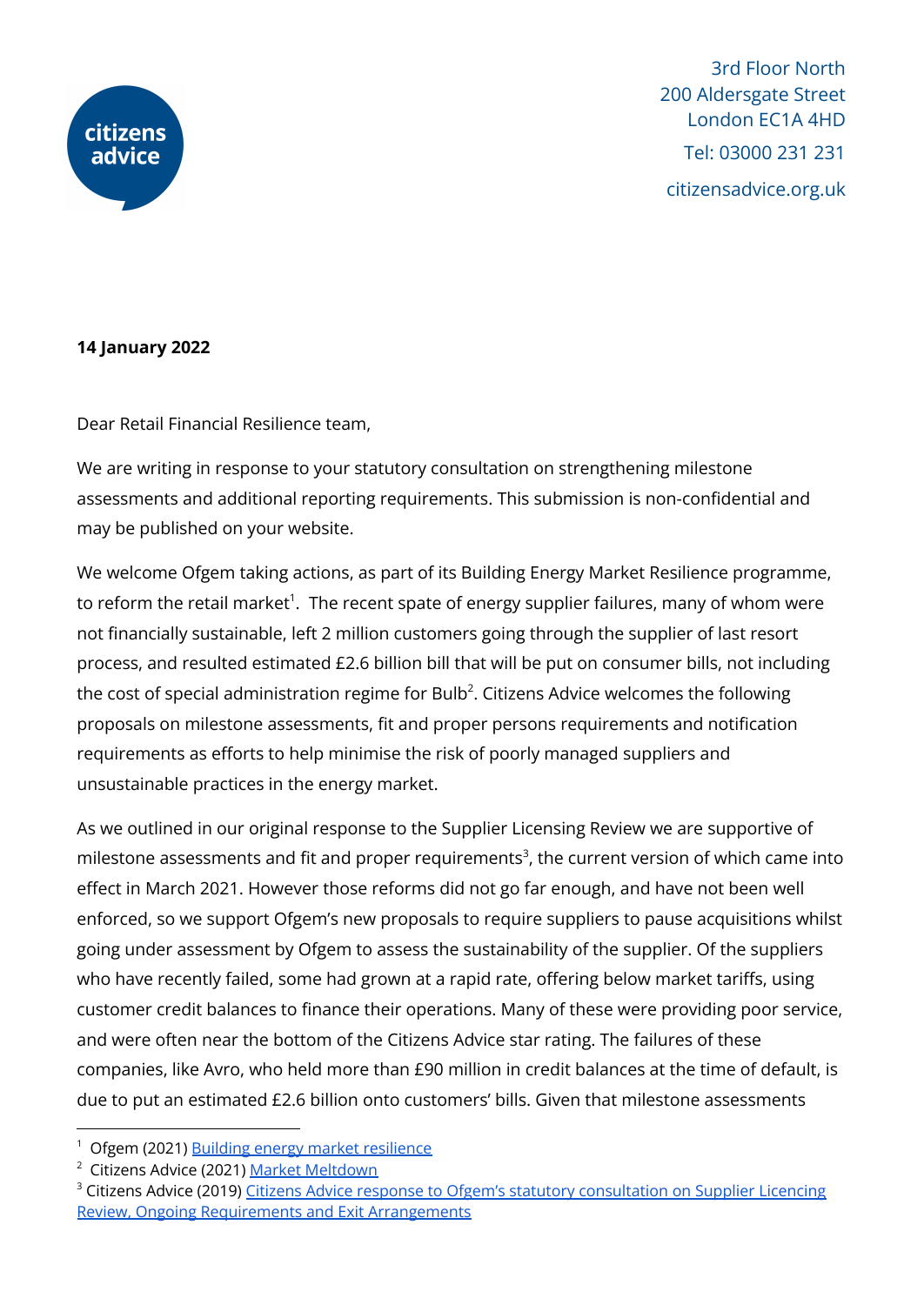have been in effect since March 2021, we would welcome more insight on the current efficacy of the assessments and how these have been conducted, and whether any compliance actions or company improvements have been taken as a result.

We've identified cases where suppliers appear not to be offering services which they are required to, and which are vital for consumers, including suppliers that have publicly stated they passed their milestone assessments. This includes requirements to offer a broad range of payment methods, making these tariffs openly available and easy to select, and enabling consumers with a range of needs and preferences to easily get in touch and make complaints by telephone. Where milestone assessments or other compliance work uncovers areas where Ofgem's understanding or application of the rules has changed in respect of published guidance or other documentation, or differs to previous compliance and enforcement findings, it should promptly update licensees and stakeholders.

Pausing acquisitions to allow Ofgem to assess the company's position and practices may provide a useful touch-point to identify risks in company business practices which may result in consumer detriment. We believe that gathering this information will also aid Ofgem's monitoring and compliance function, and provide the opportunity to flag issues with the supplier's practices and monitoring and compliance, particularly, with the Financial Responsibility Principle. While data about company performance is shared regularly between Citizens Advice, the Energy Ombudsman and Ofgem via the tripartite arrangements, these milestones should be an opportunity to consider this data in depth and supplement it with information from other interested sources and stakeholders, including other charities and consumer groups.

Whilst we acknowledge that this may have an effect on the ability for challenger suppliers to compete with larger suppliers, the ability to provide the data in the run up to meeting these milestones, and for Ofgem to suspend the pause, allows well prepared suppliers to minimise the pause in acquisitions and encourages good data collection and sustainable practices.

We also welcome Ofgem adding flexibility into the proposals allowing Ofgem to adjust the milestones after a period of data collection, if it becomes apparent that the milestones should be adjusted.

However we believe that any new regulatory functions must be backed by additional monitoring, compliance and enforcement resource. As highlighted in Citizens Advice's recent report, we have concerns that Ofgem has not been adequately enforcing existing rules, with Ofgem's enforcement function resource falling by a quarter over the past 4 years.

## **Patron HRH The Princess Royal Chief Executive Dame Clare Moriarty**

Citizens Advice is an operating name of the National Association of Citizens Advice Bureaux. Charity registration number 279057. VAT number 726 0202 76. Company limited by guarantee. Registered number 1436945. England registered office: 3rd Floor North, 200 Aldersgate Street, London EC1A 4HD.